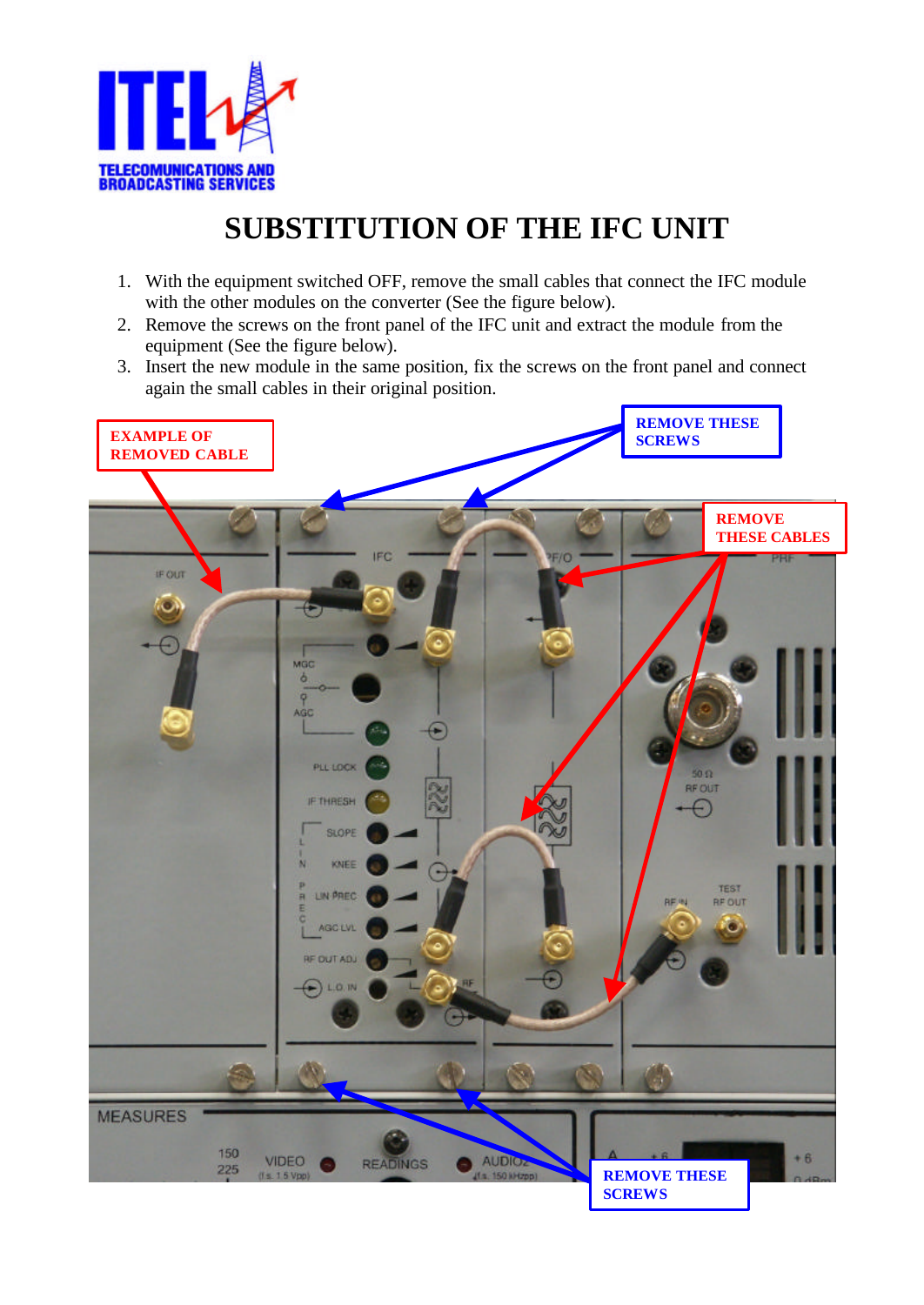

## **HOW TO CHECH THE CORRECT FUNCTIONING OF THE NEW IFC MODULE**

1. Disconnect the cable IF OUT – IF IN and the cable RF OUT – RF IN indicated in the figure below.



- 2. Connect a video generator to the VAM video input connector: a cable between the VIDEO OUT connector of the generator and the VIDEO INPUT connector on the rear of the VAM; a cable between CH1 connector of the generator and AUDIO 1 connector on the rear of the VAM. Use a "PAL 0% field" signal (black signal) to test the equipment.
- 3. Switch on the VAM and IFC modules. The amplifier module has to remain switched off.
- 4. Connect the spectrum analyzer to the IF OUT connector.

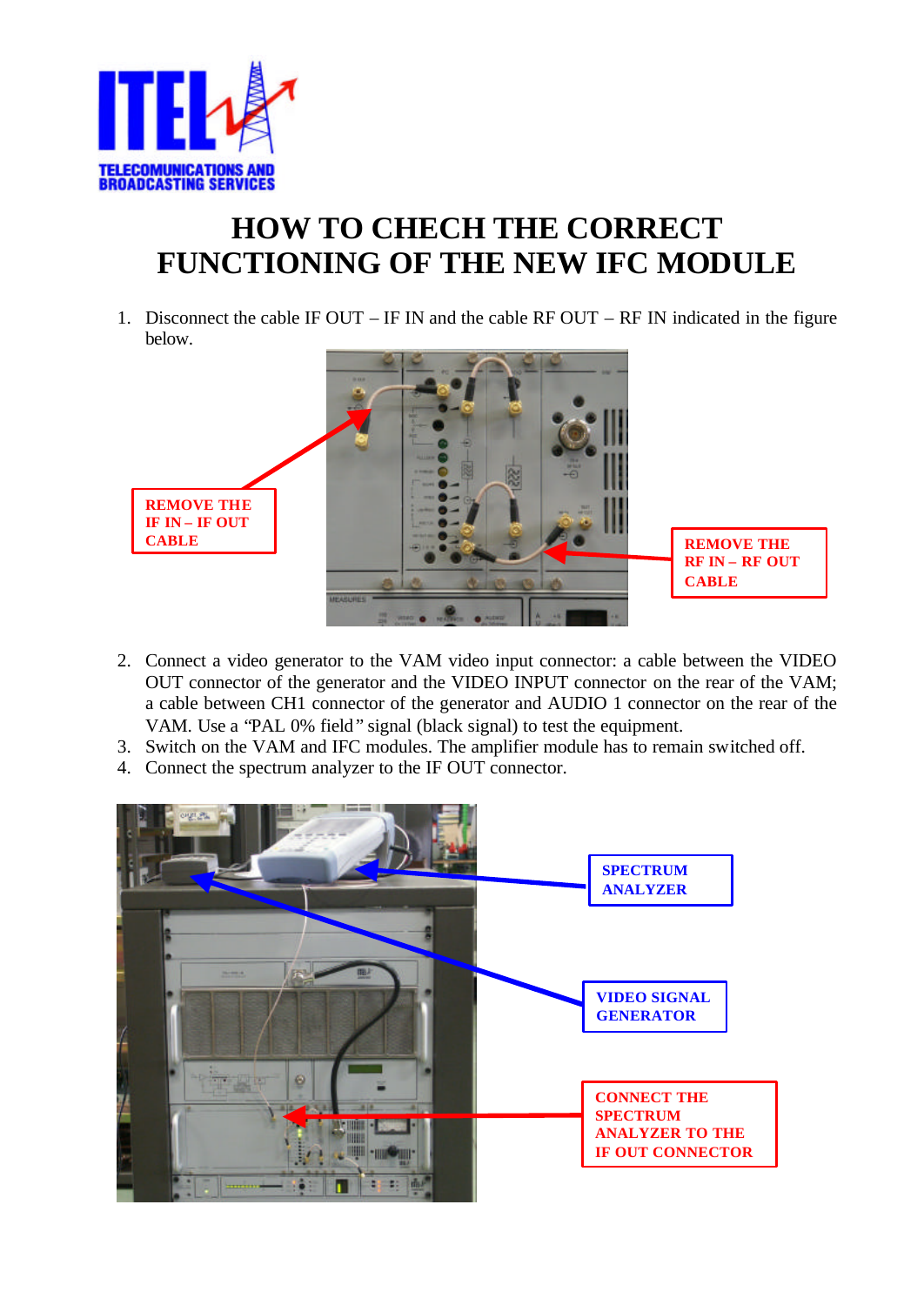

5. Verify on the spectrum analyzer monitor that the signal has the following characteristics:

| <b>Video Frequency:</b><br><b>Audio Frequency:</b> |                                              | <b>38.9 MHz</b><br>33.4 MHz |       |                                           |                         |
|----------------------------------------------------|----------------------------------------------|-----------------------------|-------|-------------------------------------------|-------------------------|
|                                                    |                                              |                             |       |                                           |                         |
|                                                    | <b>OHDEASCHWARZ</b>                          |                             |       | FSH3 - SPECTRUM ANALYZER - 100 MHz  3 GHz |                         |
|                                                    | : 38.9 MHz<br>dBm<br>-20<br>-30<br>-58       | Æ.                          | dBm   | <b>RBU: 300 kHz</b><br><b>SUT: 188</b>    | <b>kHz</b><br><b>BS</b> |
|                                                    | ۹f<br>Center: 38.9<br>MARKER<br><b>DELTA</b> |                             | Span: |                                           |                         |

- 6. Turn counterclockwise the RF OUT ADJ trimmer (present on the front panel of the IFC unit) until you will reach the minimum value.
- 7. Connect the spectrum analyzer to the RF OUT connector. Connect again the IF IN IF OUT cable on the front panel of the equipment and wait about 60 seconds (the time the softstart procedure ends). Turn the RF OUT ADJ trimmer clockwise until you will see on the spectrum analyzer that the level of the video carrier peak is about -5 dBm.

**Video Frequency: CHxy Audio Frequency: CH**<sub>xy</sub> + 5.5 MHz<br>Video Peak Amplitude: **About -5 dBm** wi

About -5 dBm with factory adjustment of **RF OUT ADJ (at the end of the soft start procedure)**

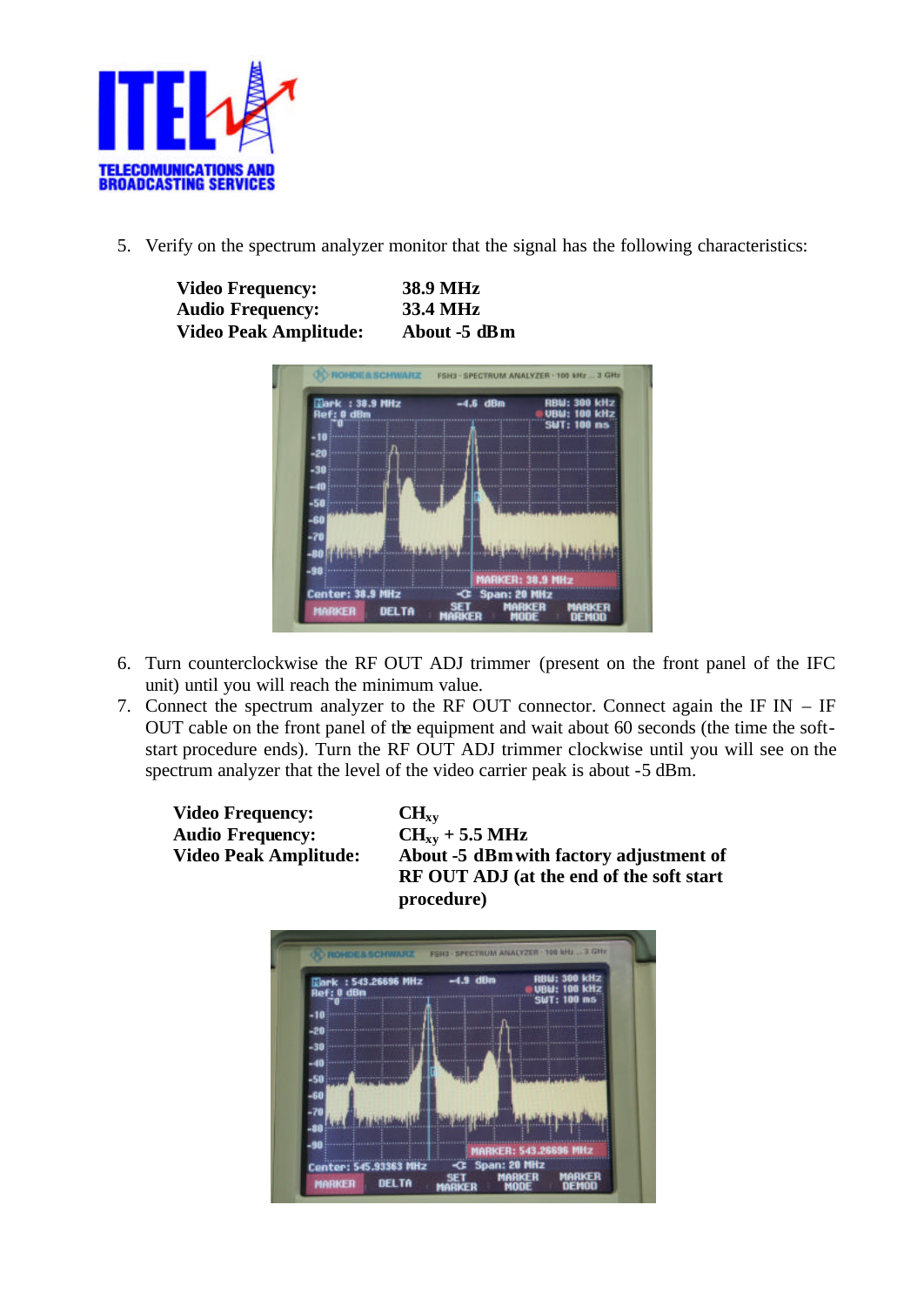

- 8. Disconnect the cable from the IF IN connector and verify that there are no peaks on the monitor of the spectrum analyzer. Re-connect the IF cable and verify that the video and audio carrier peaks appear and their levels increase slowly until, after about 60 seconds (the time the soft-start procedure ends), the video carrier peak level becomes again – 5 dBm.
- 9. Switch off the VAM and IFC modules. Connect the transmitter to a dummy load or, if you have not it, directly to the antenna and insert in series between them a wattmeter.
- 10. Turn the RF OUT ADJ trimmer counterclockwise until the end.
- 11. Disconnect the IF IN IF OUT cable on the front panel. Disconnect the spectrum analyzer from the RF OUT connector, connect again the cable between the RF IN and RF OUT connectors and connect the spectrum analyzer on the RF MONITOR output on the front panel of the amplifier unit.

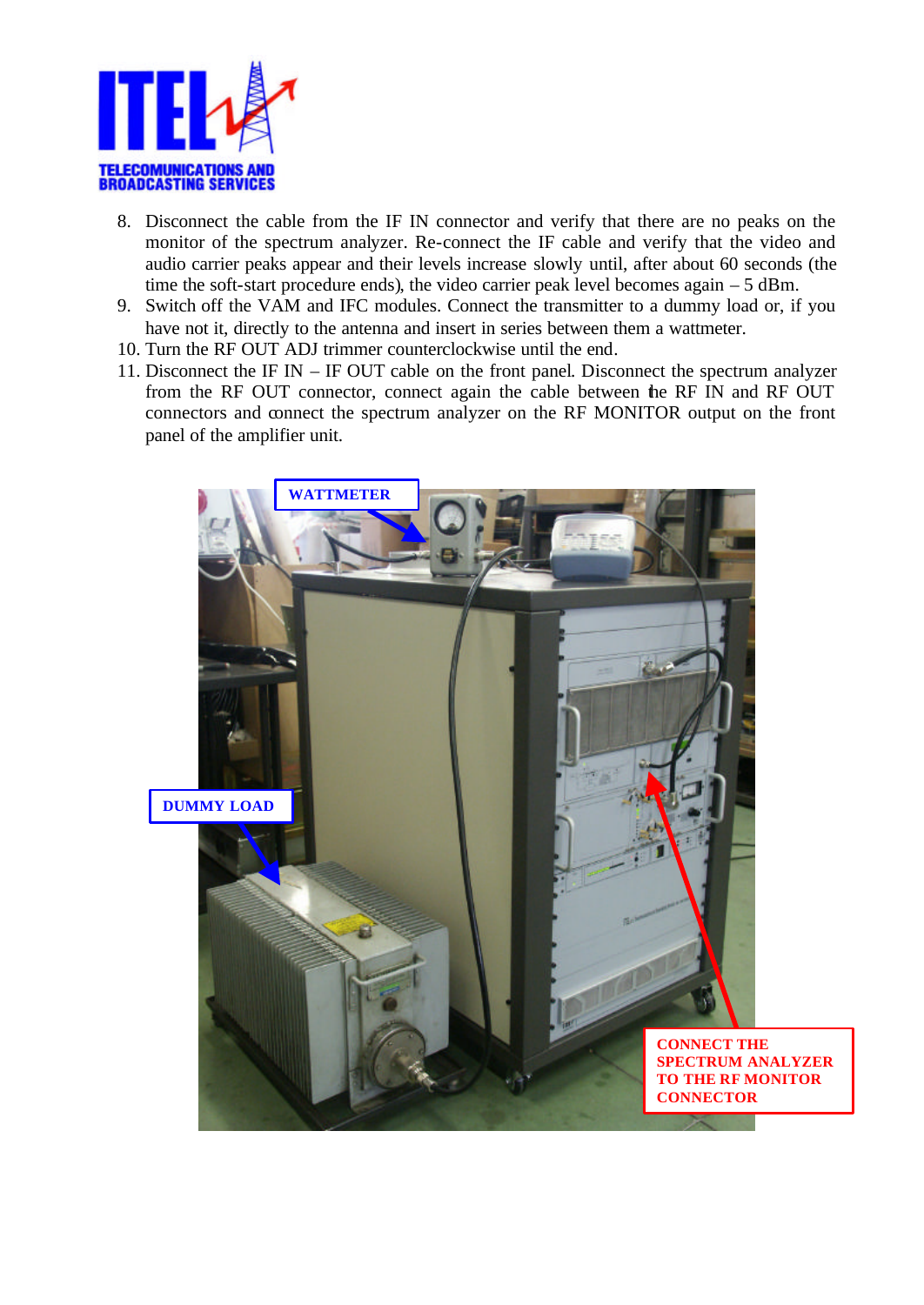

- 12. Switch ON the whole equipment (VAM modulator, IFC module and the amplifier).
- 13. Connect the cable between IF IN and IF OUT and wait about 60 seconds (soft-start time).
- 14. Adjust the RF OUT ADJ trimmer to allow the transmitter to have the correct output power level (the example in the photos is related to a 1000 Wps transmitter). Verify the values on the display of the transmitter, on the wattmeter and on the spectrum analyzer.



**DETAIL OF THE DISPLAY OF THE 1000 W TRANSMITTER**